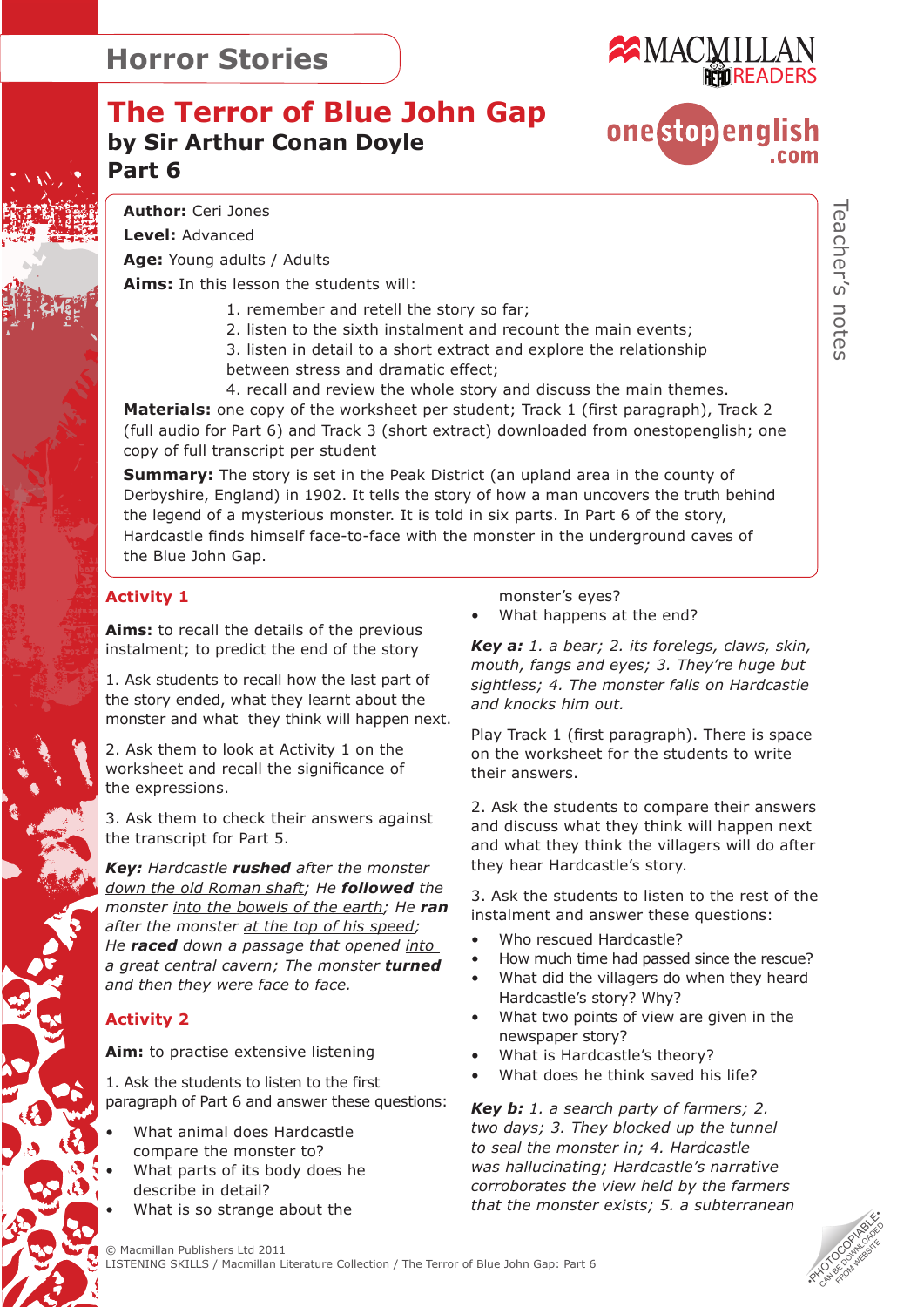

onestopenalish

## **The Terror of Blue John Gap by Sir Arthur Conan Doyle Part 6**

*world evolved apart from our own world; the monster may be an evolved form of a cave-bear; the opening allowed the monster to pass from its world into ours; 6. the lantern because the light was painful to the monster's eyes.*

Play Track 2 (full audio for Part 6). There is space on the worksheet for the students to write their answers.

4. Ask the students to work in pairs or small groups and compare their answers. Give them a copy of the transcript to check their answers.

5. Ask the students to look through the transcript again and find extracts that describe the attitudes and theories of the following: a. the medical and scientific community; b. the local people; c. Hardcastle

6. Ask the the students who they believe. Do they think the monster really existed or was it just a figment of Hardcastle's imagination; a hallucination created by his illness? Ask them if they think the villagers did the right thing in closing the mouth of the cave.

#### **Activity 3**

**Aim:** to listen in detail; to raise awareness of the use of pauses and stress in story-telling

1. Ask the students to look at this short extract from the end of the story. The pauses and stresses have been marked. Ask them to work in pairs and read the extract out loud as they think the narrator would. If possible, ask them to record themselves on their mobile phones or on a computer.

*Key: (// = pause; \_\_ = stress)*

I leave these facts behind me, // and if you can explain them,  $\frac{1}{\log \omega}$ ;  $\frac{1}{\omega}$  or if you choose to doubt them, // do so. // Neither your belief nor your incredulity can alter them, // nor affect one whose task is nearly over.

2. After they have all had a chance to read it out loud, play Track 3 (short extract) and let them compare their own version with the recording. Then ask them to shadow read the extract in time with the recording.

#### **Activity 4**

**Aim:** to role-play interviews with the medical community and with the local people

1. Ask the students to work in two groups: A and B. If the class is large, you can break the two groups down into smaller groups. Group A are journalists who work for the local newspaper, the Castleton Courier. They are going to interview the doctors who treated Hardcastle. Ask them to prepare four or five questions to ask the doctors about the story of Blue John Gap. Group B are also journalists for the Castleton Courier, but they are going to prepare questions to interview the local people.

2. When they have decided on their stories, ask the students to act out a scene between one of the rescue workers and his wife when he comes home after finding Hardcastle. Student A should play the part of the rescue worker and student B should play the part of the wife.

3. The first role-play. Ask students to work in pairs, with one student from group A and one student from group B. Student A is the journalist and interviews student B, one of the doctors.

4. The second role-play. Student B is now the journalist and interviews student A who is one of the local people.

5. Ask the students to discuss which roleplay lasted the longest and why, and which was the most difficult role to play and why.

6. Finally, ask the students if they enjoyed the story and if they'd like to read more short stories by the same author.

#### **Follow-up tasks**

1. Ask the students to read back over their summaries so far and to write a short review of the complete story. They should include their opinion on the facts of the story and whether Hardcastle was hallucinating or telling the truth.

2. Ask the students to imagine that the reporter from the Castleton Courier found and read Hardcastle's diary and decided to write a new version of the story. Ask them to write the story. They can do this in groups in class (or online on a wiki page or similar), or as individual assignments at home.

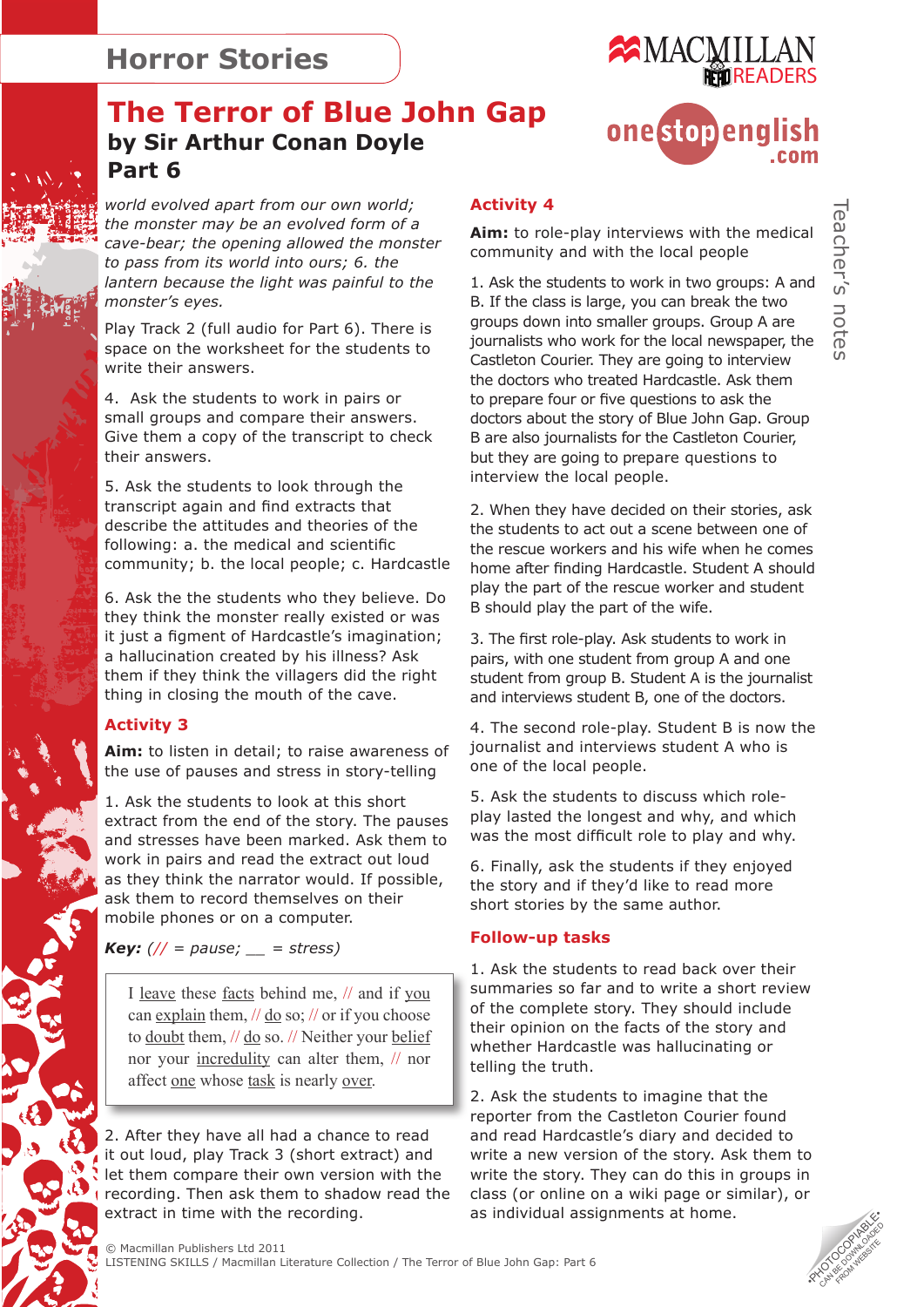

## **The Terror of Blue John Gap by Sir Arthur Conan Doyle Part 6**



**Activity 1** 

**Look at the phrases below. Can you remember them from Part 5 of the story? What movements do you associate with each one?** 

down the old Roman shaft into the bowels of the earth at the top of my speed into a great central cavern face to face

#### **Activity 2**

#### **a. Listen to the opening paragraph and answer these questions:**

- 1. What animal does Hardcastle compare the monster to?
- 2. What parts of its body does he describe in detail?
- 3. What is so strange about the monster's eyes?
- 4. What happens at the end?

#### **b. Listen to the rest of the story and answer these questions:**

- 1. Who rescued Hardcastle?
- 2. How much time had passed since the rescue?
- 3. What did the villagers do when they heard Hardcastle's story? Why?
- 4. What two points of view are given in the newspaper story?
- 5. What is Hardcastle's theory?
- 6. What does he think saved his life?

### **Activity 3**

**Look at the short extract. The pauses and stresses have been marked. Practise reading it as the narrator did.** 

I leave these facts behind me, // and if you can explain them, // do so; // or if you choose to doubt them, // do so. // Neither your belief nor your incredulity can alter them, // nor affect one whose task is nearly over.

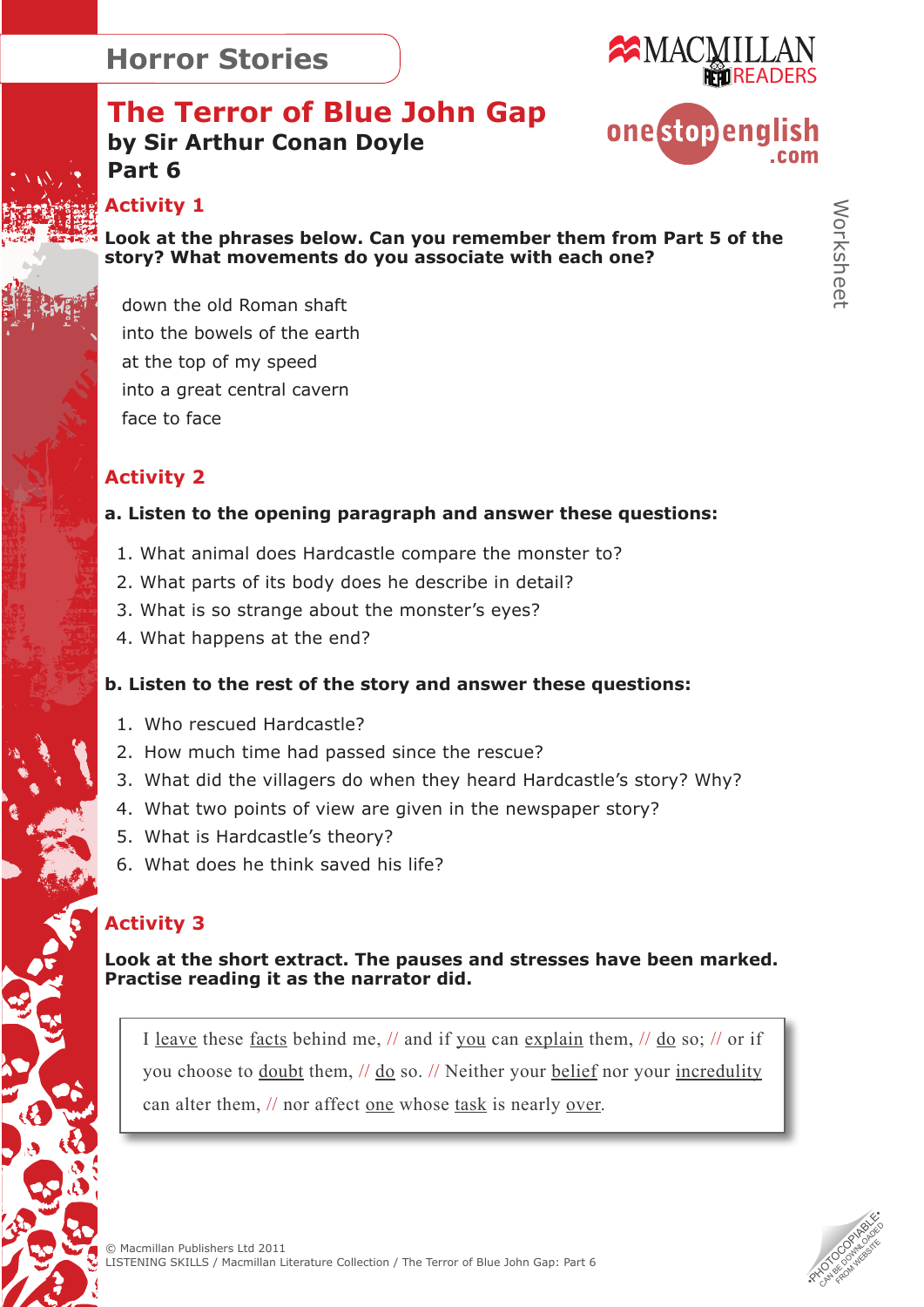

**The Terror of Blue John Gap by Sir Arthur Conan Doyle Part 6**

# **one**stopenglish  $com$

 That picture, seen in the brilliant white light of the lantern, is etched for ever upon my brain. He had reared up on his hind legs as a bear would do, and stood above my bian. The had rearcd up on his find regs as a bear would do, and stood above  $\frac{1}{\text{e}}$ <br>me, enormous, menacing – such a creature as no nightmare had ever brought to my imagination. I have said that he reared like a bear, and there was something bear-like  $\|\tilde{\mathbf{r}}\|$ – if one could conceive a bear which was **ten-fold** the bulk of any bear seen upon earth – in his whole pose and attitude, in his great crooked forelegs with their ivorywhite claws, in his rugged skin, and in his red, gaping mouth, fringed with monstrous fangs. Only in one point did he differ from the bear, or from any other creature which walks the earth, and even at that supreme moment a shudder of horror passed over me as I observed that the eyes which glistened in the glow of my lantern were huge, projecting bulbs, white and sightless. For a moment his great paws swung over my head. The next he fell forward upon me, I and my broken lantern crashed to the earth, and I remember no more.

 When I came to myself I was back in the farm-house of the Allertons. Two days had passed since my terrible adventure in the Blue John Gap. It seems that I had lain all night in the cave insensible from concussion of the brain, with my left arm and two ribs badly fractured. In the morning my note had been found, a search party of a dozen farmers assembled, and I had been tracked down and carried back to my bedroom, where I had lain in high delirium ever since. There was, it seems, no sign of the creature, and no bloodstain which would show that my bullet had found him as he passed. Save for my own plight and the marks upon the mud, there was nothing to prove that what I said was true.

 Six weeks have now elapsed, and I am able to sit out once more in the sunshine. Just opposite me is the steep hillside, grey with shaly rock, and **yonder** on its flank is the dark cleft which marks the opening of the Blue John Gap. But it is no longer a source of terror. Never again through that ill-omened tunnel shall any strange shape flit out into the world of men. The educated and the scientific, the Dr. Johnsons and the like, may smile at my narrative, but the poorer folk of the countryside had never a doubt as to its truth. On the day after my recovering consciousness they assembled in their hundreds round the Blue John Gap. As the Castleton Courier said:

 'It was useless for our correspondent, or for any of the adventurous gentlemen who had come from Matlock, Buxton, and other parts, to offer to descend, to explore the cave to the end, and to finally test the extraordinary narrative of Dr. James Hardcastle. The country people had taken the matter into their own hands, and from an early hour of the morning they had worked hard in stopping up the entrance of the tunnel. There is a sharp slope where the shaft begins, and great boulders, rolled along by many willing hands, were thrust down it until the Gap was absolutely sealed. So ends the episode which has caused such excitement throughout the country. Local opinion is fiercely divided upon the subject. On the one hand are those who point to Dr. Hardcastle's impaired health, and to the possibility of cerebral lesions of tubercular origin giving rise to strange hallucinations. Some **idee fixe**, according to these gentlemen, caused the doctor to wander down the tunnel, and a fall among the rocks was sufficient to account for his injuries. On the other hand, a legend of a strange creature in the Gap has existed for some months back, and the farmers look upon Dr.